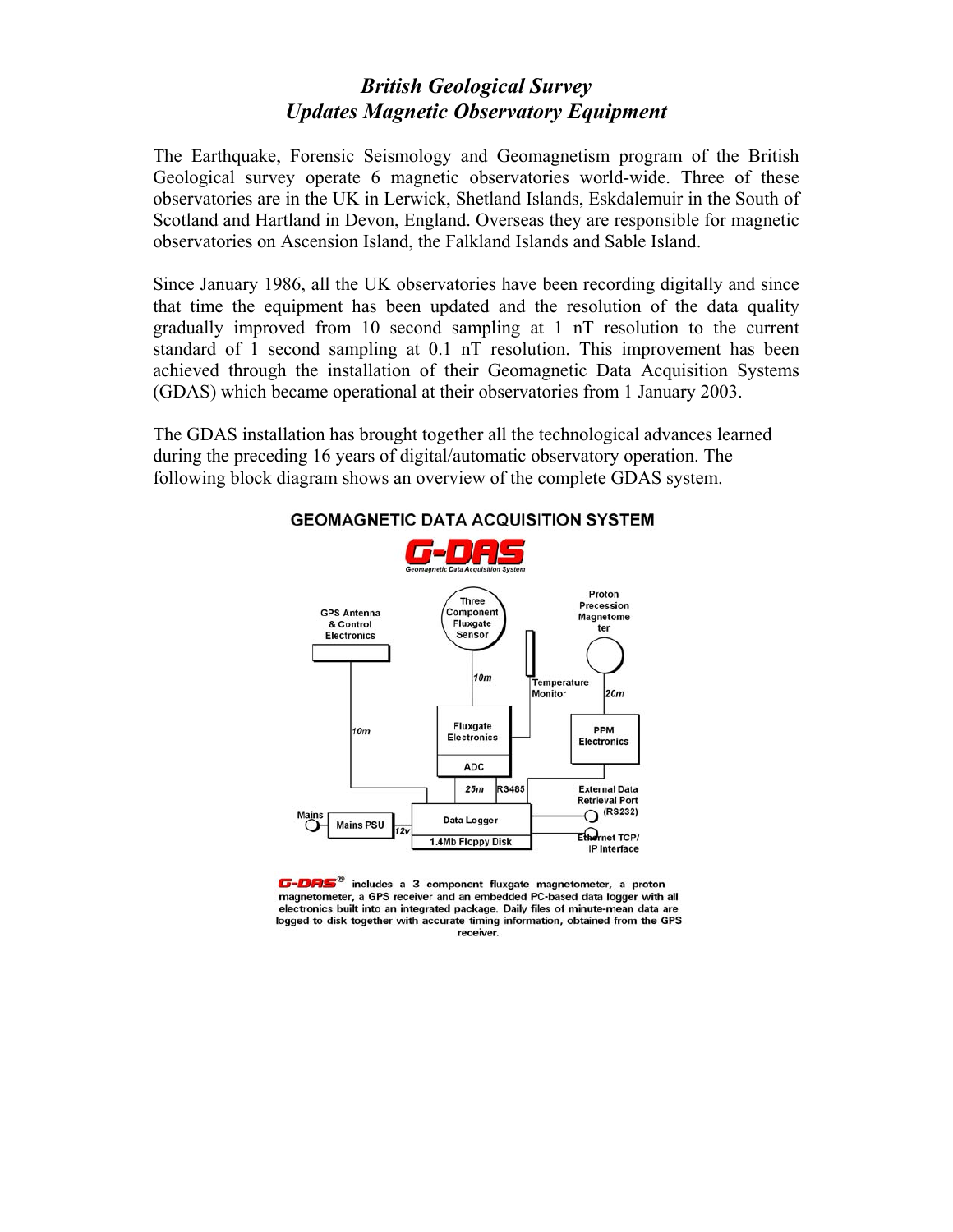## **Vector and Scalar Magnetic Data**

Vector data are provided by a Danish Meteorological Institute, 3 component suspended fluxgate magnetometer sampled every second as shown in the image below. The system has 0.2 nT resolution and long term stability of <0.3 nT / year.



Total field (F) data are derived from a GEM Systems, GSM-90 Overhauser magnetometer in situ at Eskdalemuir. The GSM-90 has 0.01 nT resolution, 0.2 nT absolute accuracy and long-term stability of 0.05 nT / year. Dynamic range is from 20,000 to 120,000 nT.

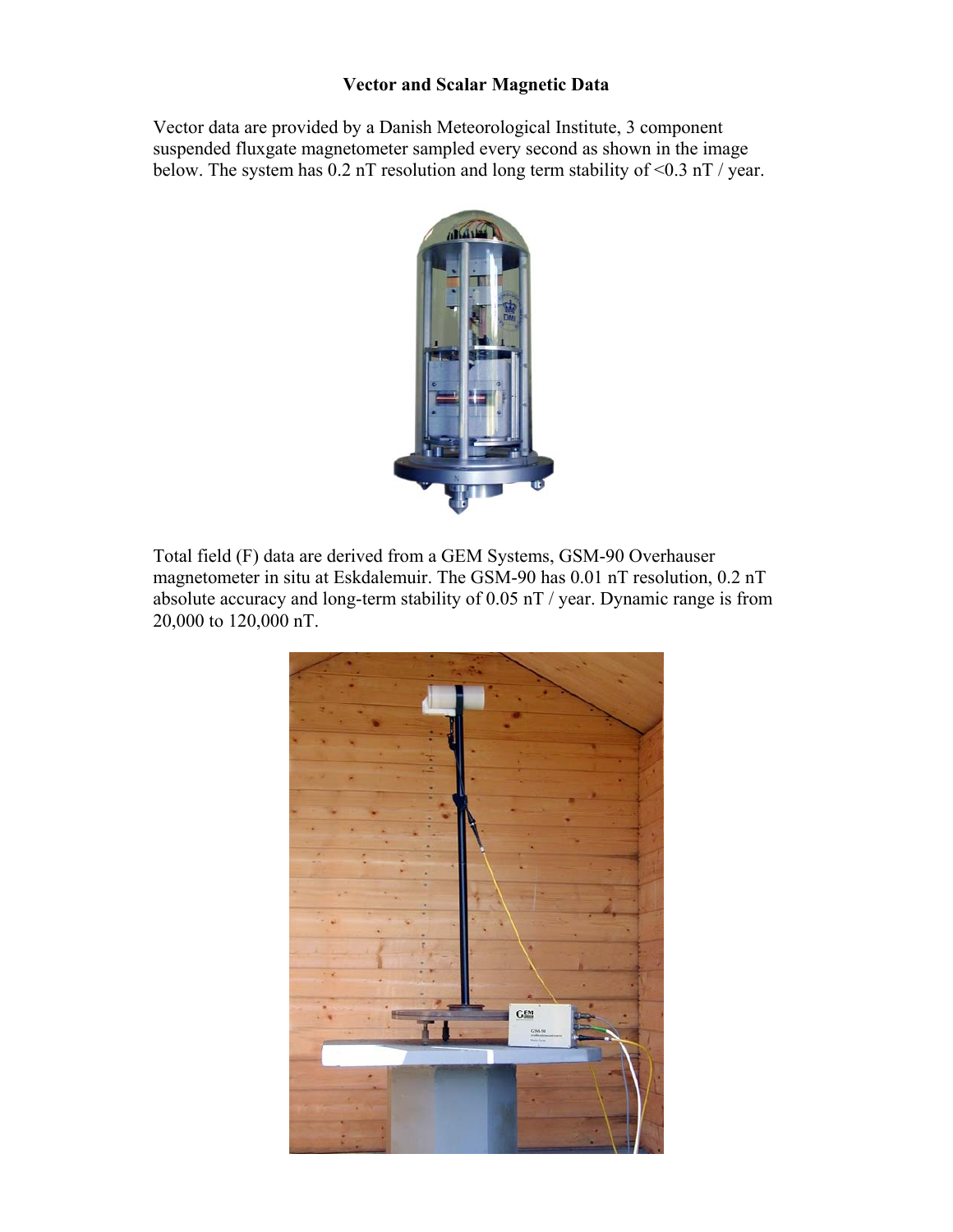Controlling all sampling, logging and data communications is an embedded PC running under a Unix based operating system with all timing controlled using a GPS receiver.



To prevent loss of data due to interruptions in the mains supply the complete system operates from a single 12 volt battery which gives several hours autonomy in the event of failure of the mains supply.